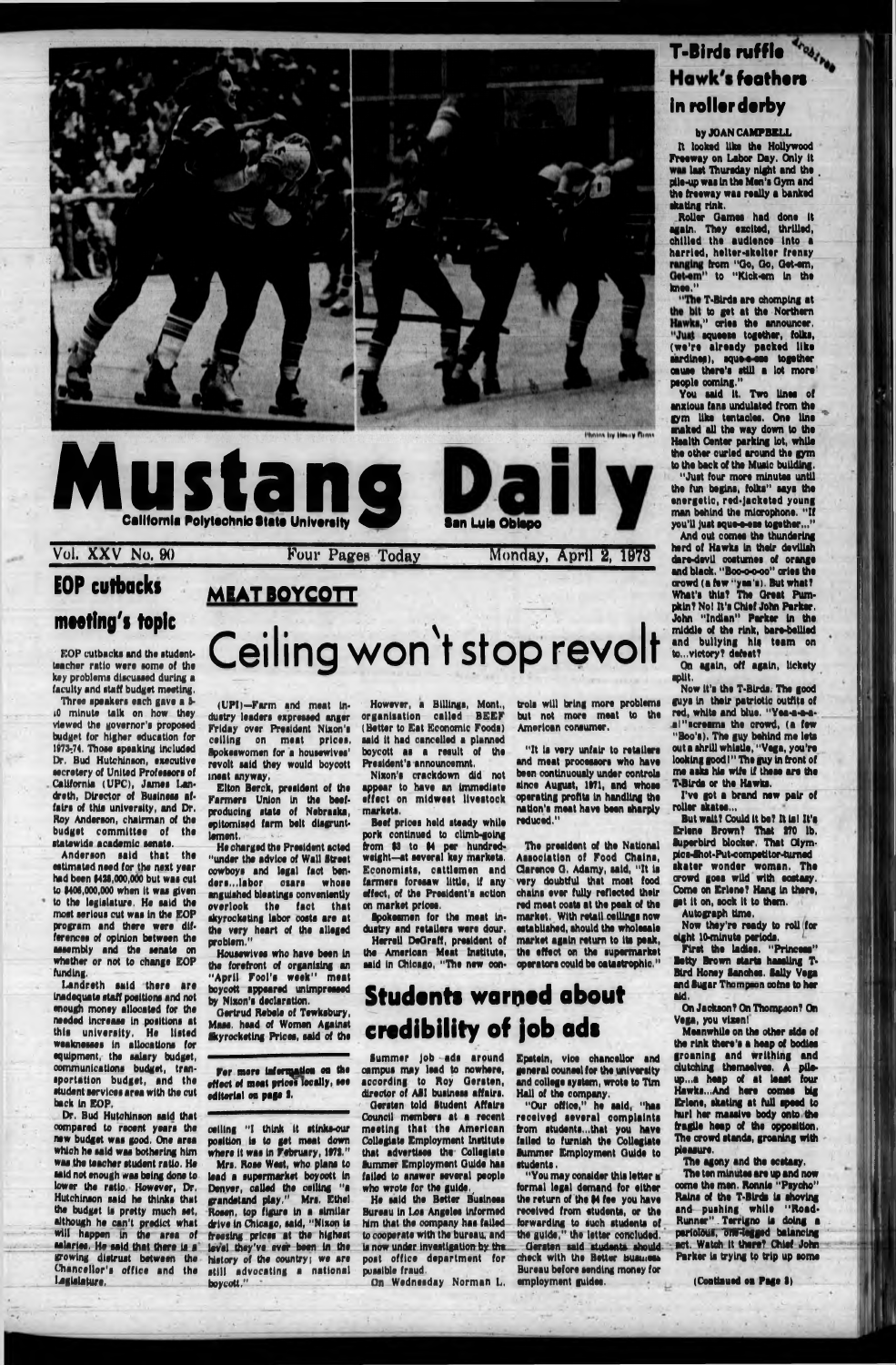#### EDITOR'S NOTES

 $35.6$  day  $A_{11}$   $A_{21}$   $A_{31}$   $A_{41}$ 

# **Beef ceiling no big favor to consumer**

Pres. Richard Nixon placed a ceiling on beef prices Thursday night, raising hopes of consumers and infurlating producers. The end effect of such a celling is **uncertain.**

**Howard Smith, faculty member of the Economic! Department here, aald that there la a certain amount of danger that the price celling will act to dlmlnlah aupply, giving riae to ahortagea.**

**"Prlcea have to maintain a certain level to be profitable to the producer," Hall aald, "Some people can make money at current prlcea, but If production coata continue** to increase it will be nip and tuck."

**"Conceivably In the coming weeka, there will be apot ahortagea of varloua cuta of meat," Smith aald, "However, becauae the celling la aet at the exlating high level of prlcea, thia la apt not to happen."**

**Smith added that the celling will probably only have a marginal effect on the beef prlcea.**

**Acroaa campua, Mike Hall in the Animal Science Department agreed that prlcea were not likely to come down; he aald, In fact, that prlcea were probably right around where they ahould be.**

The ceiling, then, will probably not cause shortagesnor will it reduce those prices that make even young people remember when sirloin and t-bones cost what **hamburger coata now. So why a price celling at all?**

**He aald that aome of the coata of production have In\* creaaed aa much aa 100 per cent In the paat few yeara, The celling will fix the aale price without fixing the production expenaea, leaving farmera In a bad way If the price of feed ralaea.**

**Hall predicted no ahortagea, aaylnu, the price of feed la too high for ranchera to hold their fattened cattle.**

**"We're pretty current on demand, I don't think there will be an overaupply and I think we will keep up with demand," he aald,**

**It aeema that the Preaident haa given into public and political preaaure, the aame preeaurea ha aucceeafully Ignored while puraulng peace in Vietnam. But while he** aeems to be bowing to consumer demands, he may ac**tually be doing a favor for the corporate ranchera, deaplte their loud proteata.**

**The celling will not bring prlcea down, and the Preatdent** knows it. But what the ceiling may accomplish is to discourage boycotts—boycotts that despite their puny and acattered nature have already softened market prices a **few penniea.**

**Nixon would have done conaumera a better turn had he continued to ignore them aa he haa In the paat, Hieing prlcea are crlaaa beat handled by the public, aa** housewives flexing their buying power muscles have **begun to auapect,**

**you must be an employee of the California State University and Collage eyatem. Defined In the State Manual, an employee la any member of the faculty, staff, or ■tudent aaelatanU who are In a State-funded pay etatua at tha** time they are driving the state**owned vehicle.**

**—Kathleen Beaaley**

Arrangements have been made to conduct a 21-hour **course In Speed Reading undar the auspices of the Am erican Reading Foundation of Columbus, Ohio, which hoe |uet reeontly opened their Californio processing center In** Riverside. The course is open to anyone above the age of 13 and guarantees every graduate a minimum improvement of three times his intitial reading speed with better com**prahenslon, The average graduate attains IS00 plus words**

After the 7 week program, a person can read any average **length book in lets than an hour and understand It batter. In** addition to Speed Reading, the course also emphasizes **Improved study techniques, better feet taking skills, and increased concentration and retention abilities.**

The course requires a person to attend one class per week **on the evening of their choice, For thoae who would like more Inform ation without obligation to onroll, a serlat ot F R E I: one hour orlantatlon lectures have been scheduled.** These meetings are free to the public and the course will **be explained In com plete detail Including antranca requirem ents, classroom procedures, tuition, claes schedulo** and location. You need to attend only one of the meetings, **whichever Is most convenient to you, These free one hour** orientations will be held as follows: Tuesday, March 27, at 7:30 p.m. at the Sands Motel, 1930 Monterey 6t., San Luis **Pbispo/, Wednesday, March.28, at 7 30 p.m. at the Sands** Motel Sunday, April 1, 1:30 p.m. at the Sands Motel; Monday, April 2, 7:30 p.m., at the Sands Motel. This course is also available to industry and other groups upon request,

 $\mathbb{R}^n$  ,  $\mathbb{R}^n$ 



The Peace Corps and VISTA **open a flve\*dyy drive for volunteers from among Juna graduataa during "A C T IO N Week." Racruitmant activities on the campua begin today, uncording to Rich Harvey, ACTION** campus representative, and **coordinator for the drive,**

The Peace Corps and VISTA were combined in 1971, forming **ACTION, a federal Volunteer service agency,**

Peace Corps and VISTA **Volunteers will provide ap-**<br>plications and information **plications and** concerning more than **540** dif**ferent varieties of Job categories at an Information booth in tha Collage Dining Hall acroaa from** the Men's Gym, from  $9$  a.m. to 3 **p.m. each day, according to Harvey,**

A maximum of 60 ushers will be **needed for the show In the Men's Gym.**

**Bids must be turned in to Trudy Beck at the Activities and Planning Canter no lalar than 3 p.m. on Friday Apr. 30.**

**Driver training course for state vehicles**

> **Robert Matheny, supervisor of transportation at Cal Poly, will conduct tha course, He will reveal trade accrete about defensive driving. It la mandatory to attand one of these sessions before obtaining a state license, All Interested persona are Invited to attend the seoeiona being held on Tuesday and Thuraday from 4i304 p.m. In AE-**

> > ACTION is the

Peace Corps

end VISTA **Applications A p ril 2 4 at Snack Bar Sam to 3pm Juna G ra d u a te s w ith M a |o n |n A g ric u ltu re , In d u s tria l A rts , H o m e Bconomica, Civil Engineering and Liberal**

**A rt\* needed,**

*j* **Today and Oat Into**

#### **Recruitment for VISTA**

**Telephone Harvey at MI-4711 for Information.**

#### **Uiher bids**

**Sealed bids, from a recognized club, to provide ushers for the Apr. 31 concert with Mark-**Almond plus Mose Allison are **now being accepted according te Dean Oetvln, chairmen** *ot* **the Concert Committee.**

**Interested clubs should contact**

**Trudy Beck at M I-3474 or Uehorlng Chairman Ken Fuller It M4-0M0.**

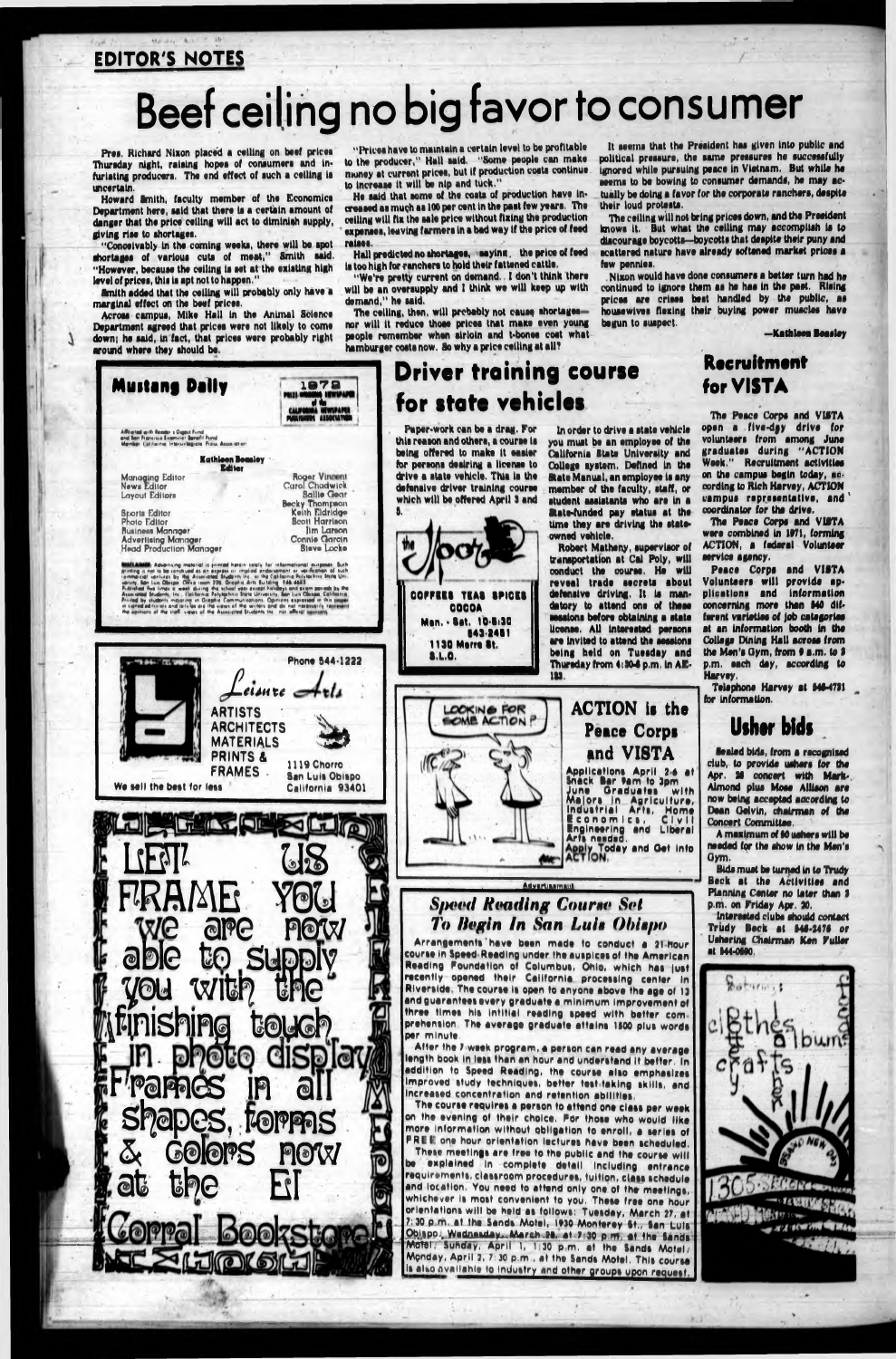# T-Birds ruffle **Hawk's feathers**

(Continued from Page 1) T-Birds on the side. Referees whistle and wave their arms and look mean.

The guy sitting on my left is nsking his girlfriend if she's seen

"They Shoot Horses, Don't They?

Four of the rounds are done and scores differ by only a hair. Intermission and now the match race with Chief John Parker and Betty Brown vs. Ronnie Raina and Shirley Hardman. The chief eats it while Rains and Hardman emerge victorious.

Four more rounds go fast. Round and round and round they

go. Shoving and jamming and<br>pushing and hamming. Erlene does some more of her famous stag leaps and the Hawks are starting to look bedraggled. Jammers and working hard and more and more skaters are being draped over the railing.

The crowd is out of control. Who's going to win? Five second, four seconds, three, two, one., 3400 pairs of eyes are on the

An important announcement to every student in the health professions:

acoreboard. T-Birds: 94. Hawks: 97. But wait! It hasn't all been tabulated yet. The score changes as the numbers in the left hand column start to increase. T-Birda: 103, Hawka: 97, The crowd roars with approval and flocks<br>down from the bleachers onto the gymnasium floor. The thundering herd.

On the way out, I hear somebody mumbling about the Romans. Something about bread and circuses.

Well both the skaters and the sponsors (Delta Sigma Phi) got their bread. And the crowd got its circus...though it was hard at times to tell the performer from the spectator.



mation Sources Co., P.O. Rox 281, Dept. ST. Carpinteria, Calif. 98018. Don't order unless you expect to lose 20 pounds in two weeks! Housune that's what the fiki Team Diet will do!



# Make jogging fun and easy.

logging with a friend is a fun way to exercise, and keeping in shape always seems easier with good company along So you don't want to give up even one day's run, and

cettainly not several days due to your period.

That's why you should depend on the protection of Tampax tampons, Because they're worn internally, you'll leal completely comfortable. <sup>v nen</sup> ihe lampon is properly in place, you won't even know it's there, And you'll be free to keep up with your jogging. Active lives demand reliable internal sanitary protection. So is it any wonder that more women ip more countries ground the world turn to Tampax tampons?

**NEW SCHOLARSHIPS** ARE AVAILABLE IMMEDIATELY. THEY COVER TUITION AND **RELATED COSTS AND PROVIDE AN** ANNUAL INCOME OF \$5,300 AS WELL.

If a steady salary of \$400 a month and paid-up tuition will help you continue your professional training, the scholarships just made possible by the Uniformed<br>Services Health Professions Revitalization Act of 1972 deserve your close attention. Because if you are now in a medical, osteopathic, dental, veterinary, podlatry, or op-<br>tometry school, or are working toward a PhD in Clinical

Psychology, you may qualify.<br>We make it easy for you to<br>complete your studies. You're commissioned as an officer as soon as you enter the program, but remain in student status until graduation. And, during each year you will be

on active duty (with extra pay) for 45 days. Naturally, If your academic schedule requires that you remain on campus, you stay on campus -and still receive your active

duty pay.<br>Active duty requirements are fair. Basically, you serve one year as a commissioned officer for each year you've participated in the program. with a two year minimum. You may apply for a scholar-ship with either the Army, Navy or Air Force, and know that upon entering active duty you'll have rank and duties in keeping with your professional training.

The life's work you've chosen for yourself requires long,

 $0000$  $\circ$ 888 o ۰ O

Rep. Rep. 7 ...

**Hassled at ...** 

Address ...

en.

**Blair-**

1212 Higuera

Takes great pleasure in serving the students of Cal Poly. One of the special services offered by the 3 stores is a special check cashing policy for students. Because of the costly hours having to be spent on collections, there will now be a penalty charge of \$2.00 for checks returned for any reason.

NOW SERVING YOU **STORES** AT 774 Foothill

1291

**Laurel Lane**